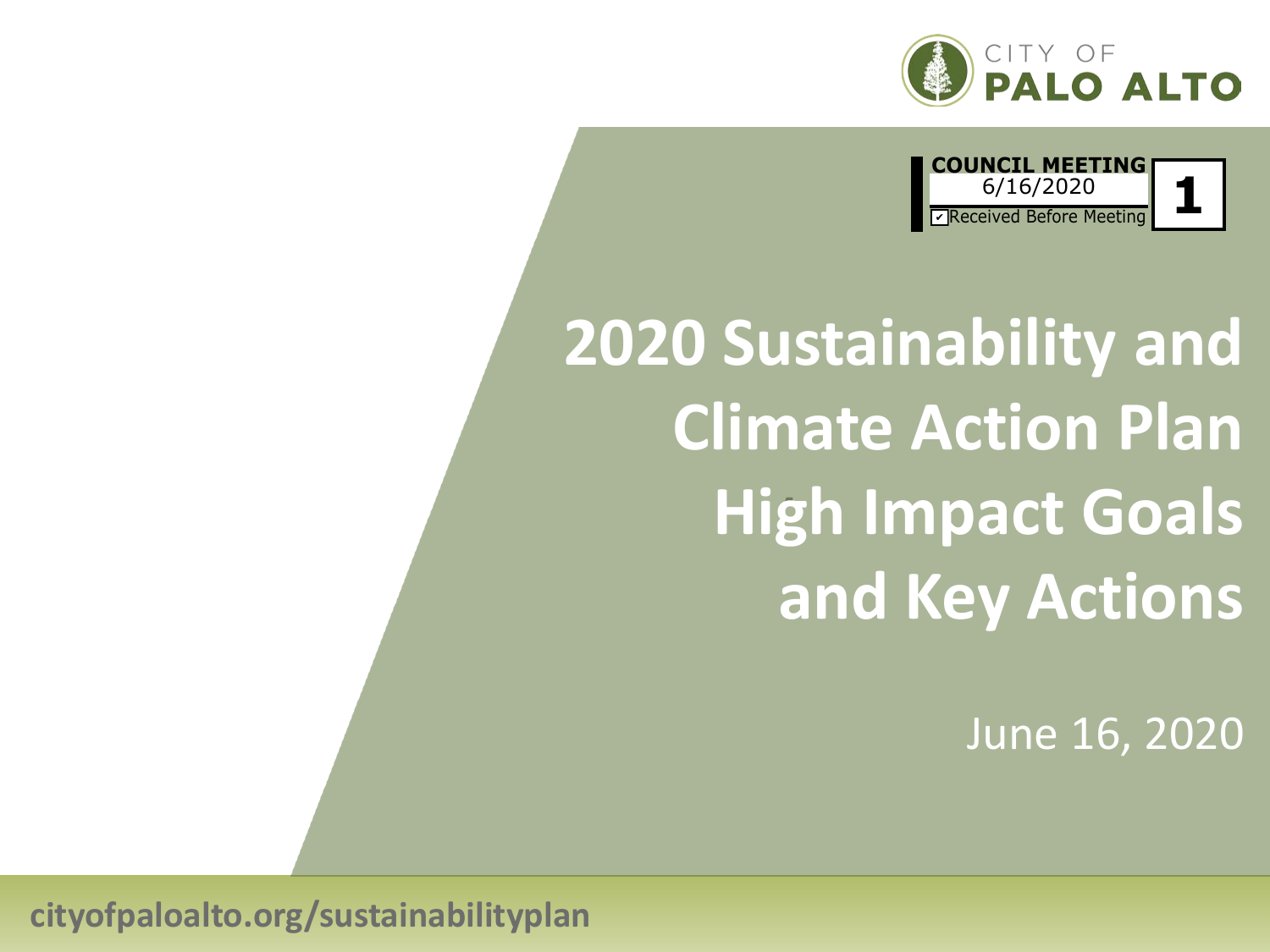

• Review the 2020 Sustainability and Climate Action Plan (S/CAP) Potential High Impact Goals and Key Actions related to greenhouse gas (GHG) emissions reduction



- Review the Spectrum of Tools for Achieving Climate Goals
- Get preliminary feedback from Council on the updated High Impact Goals & Key Actions before AECOM analysis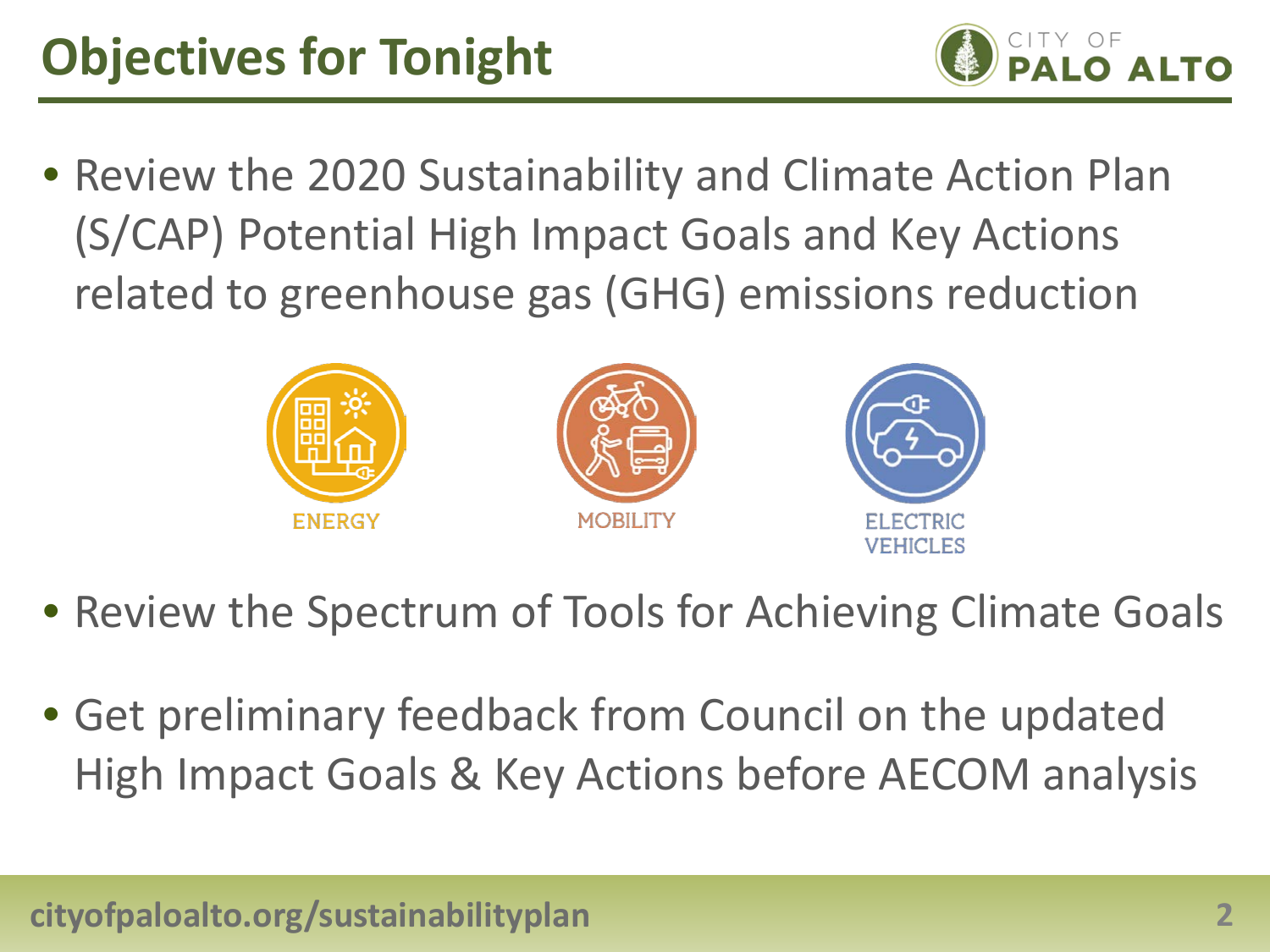# **2020 Sustainability and Climate Action Plan Areas**









#### Christine Tam Evon Ballash

Sylvia Star-Lack Rebecca Atkinson Nicole Laureola

Shiva Swaminathan Hiromi Kelty Mike Nafziger

Karla Dailey Karin North







Christine Luong Walter Passmore Pam Boyle Rodriguez

Paula Borges Maybo AuYeung Wendy Hediger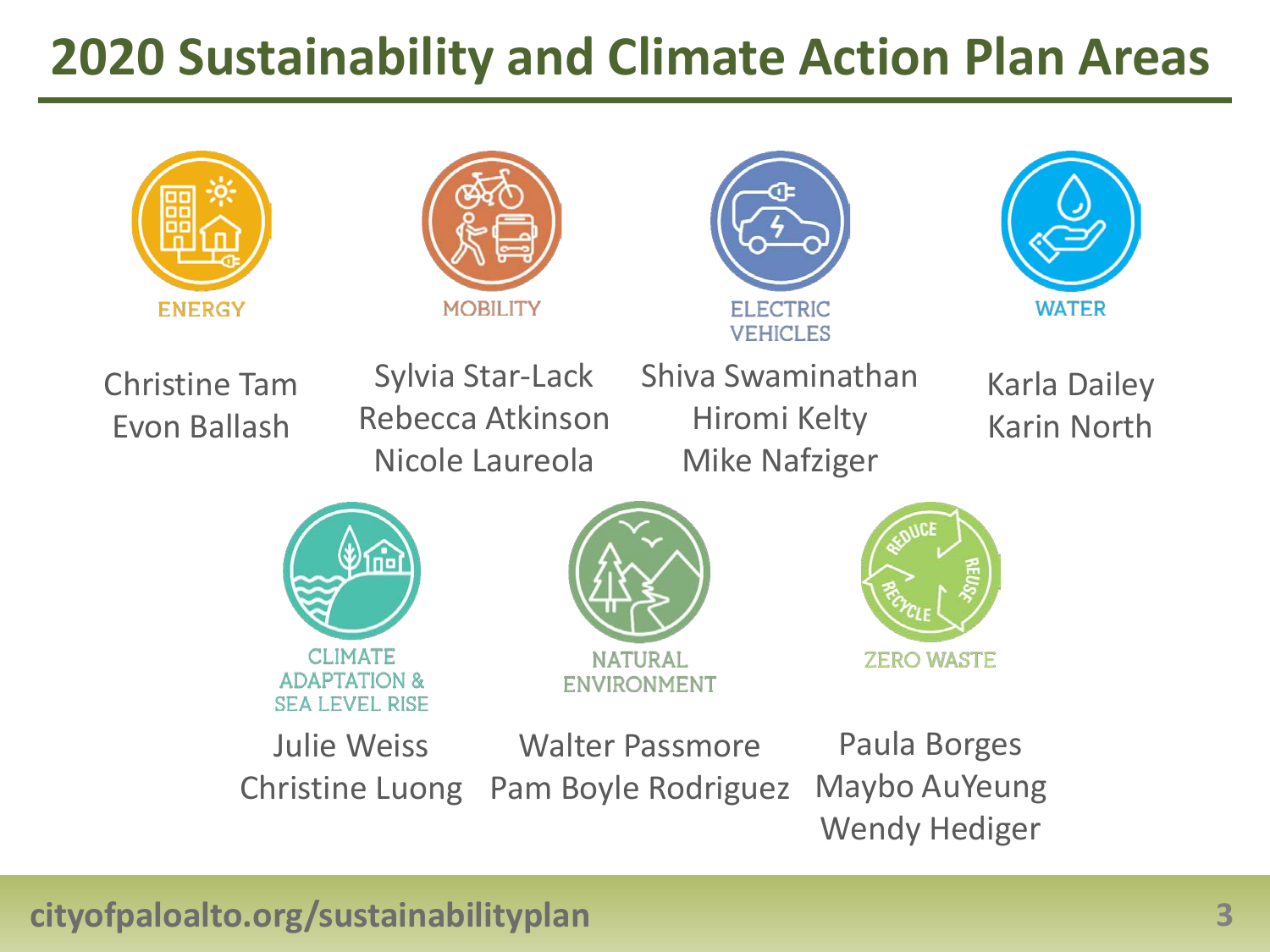# **Utilities Advisory Commission - May 20, 2020**

- UAC provided thoughts, ideas, and recommendations
- Questions posed
	- How will the Key Actions be financed?
	- Can we achieve our targets through incentives alone?
	- Should natural gas offsets count towards our 80 x 30 goal?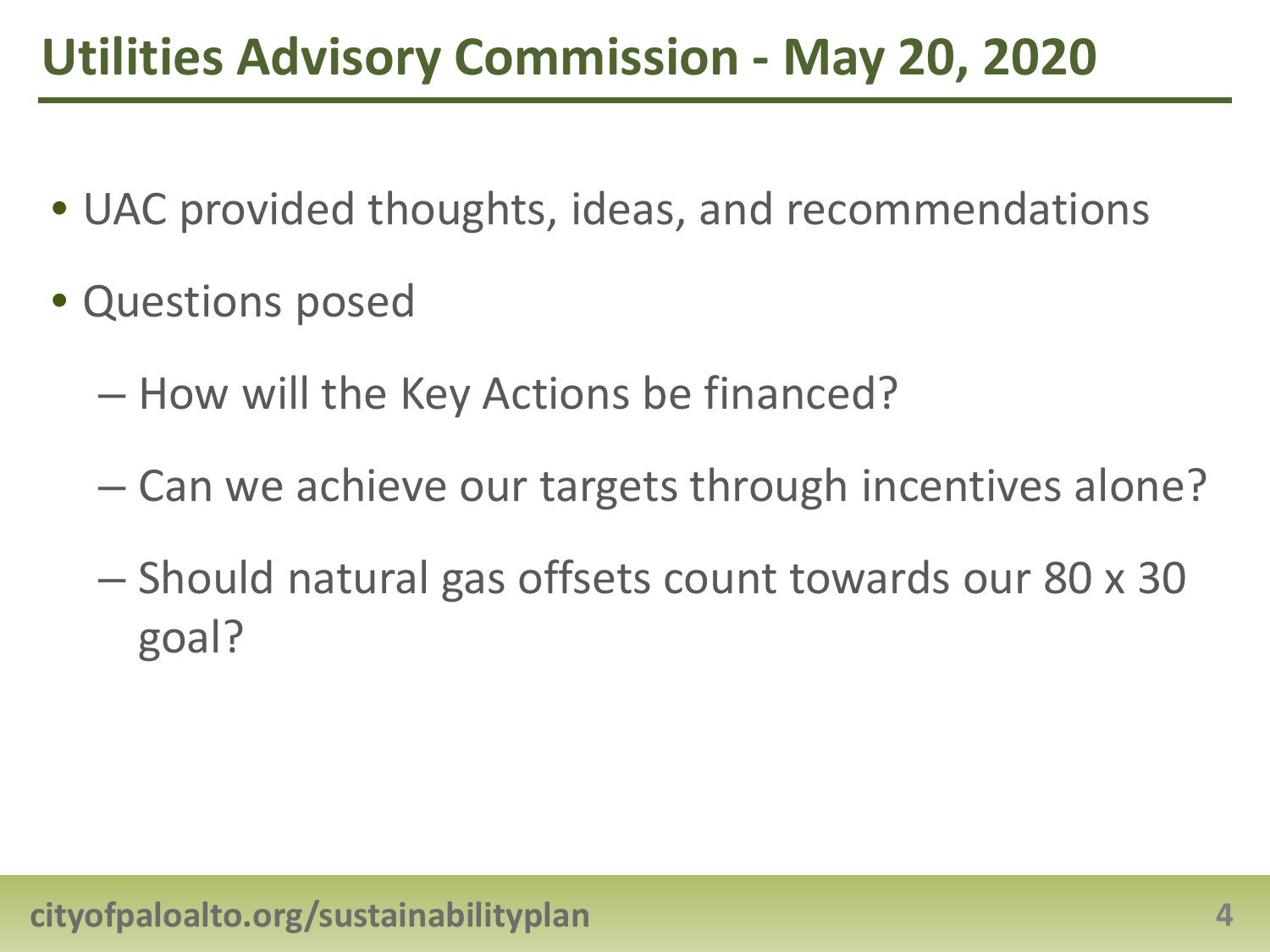## **Palo Alto GHG Emissions Down ~36%**



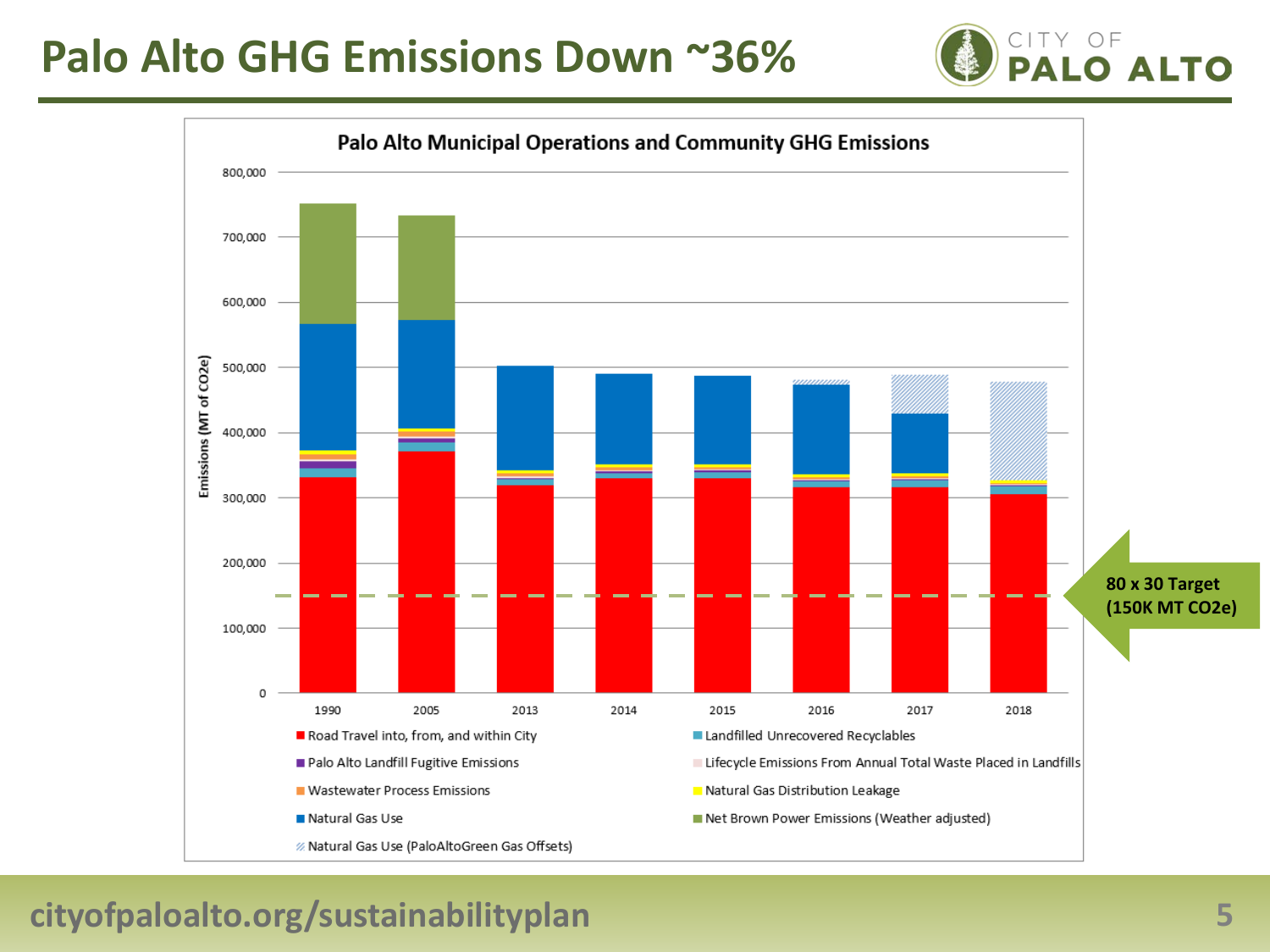# **Updated Goals for Highest GHG Reduction Areas**

- **Energy**: Reduce GHG emissions from direct use of natural gas in building sector by X% (% TBD, depending on results of GHG and costs analysis)
- **Mobility**: Reduce transportation related GHG emissions 80%, from approximately 300,000 MT CO2e to 60,000 MT CO2e by 2030 by: a.Increasing the mode share for active transportation modes (walking, biking, and transit) b.Increasing the availability of transit and shared mobility services c.Creating a housing density & land use mix that supports transit & non-SOV transportation d.Utilizing pricing, fees, & other program & policy tools to encourage reductions in GHGs & VMT
- **Electric Vehicles**: Reduce transportation related GHG emissions 80%, from approximately 300,000 MT CO2e to 60,000 MT CO2e per year by 2030 by: a.Increasing the EVs registered in Palo Alto from 4,500 (2019) to 42,000 (80% of vehicles) b.Increasing the share of EV commute vehicles from single digits to 80% by 2030 c.Developing a public and private charging network to support these levels of EV penetration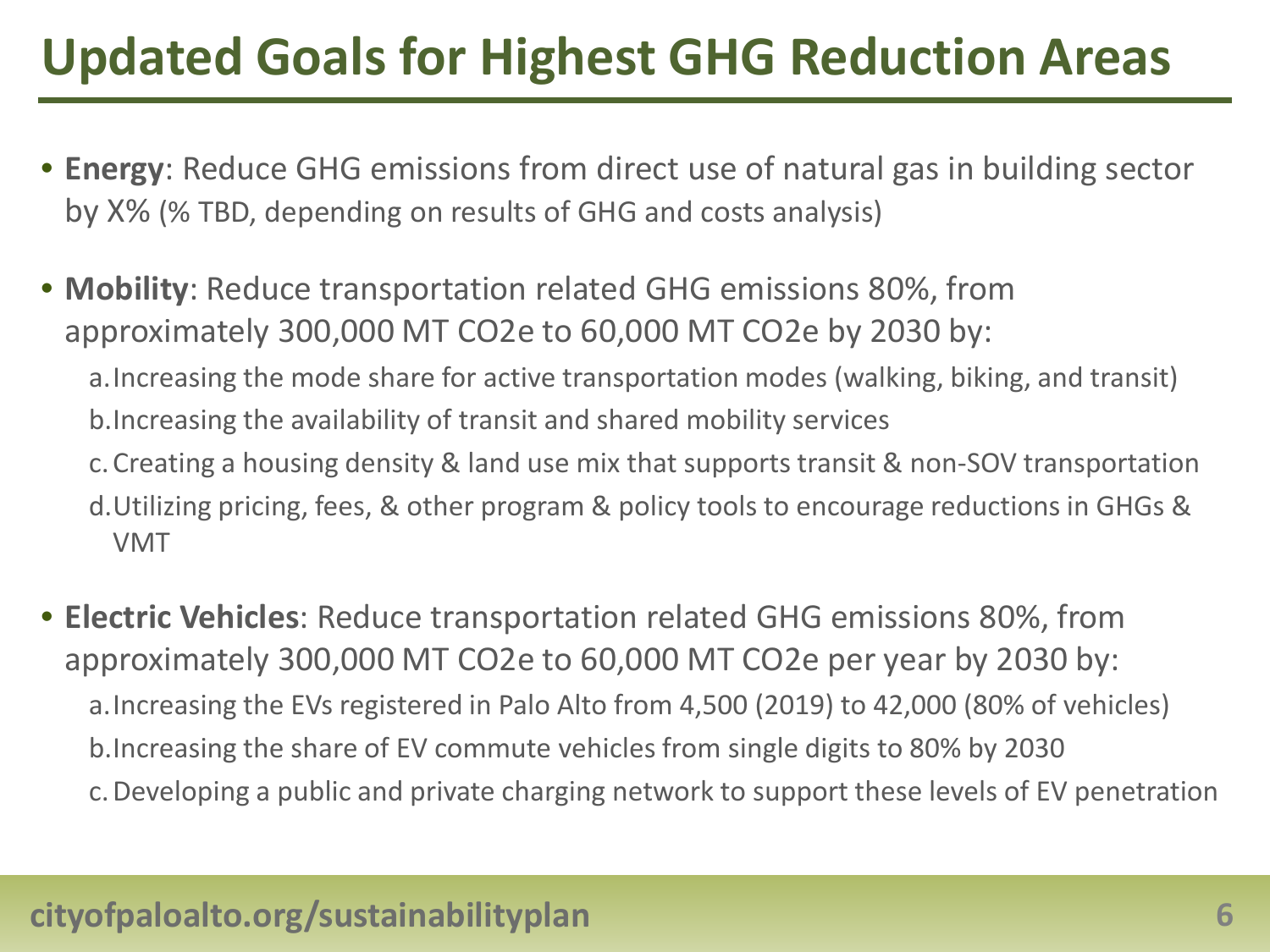# **Areas of highest potential GHG reduction**

- Electrify most residential buildings
- Significantly reduce fossil fuel use in large commercial buildings
- Significantly reduce Vehicle Miles Traveled (VMT)
- Electrify vast majority of remaining vehicle trips

## **GHG Reduction Areas Could Potentially Achieve:**

- ~15-20% of remaining reduction needed
- ~5% of remaining reduction needed
- $~10$ -20% of remaining reduction needed
- ~50-60% of remaining reduction needed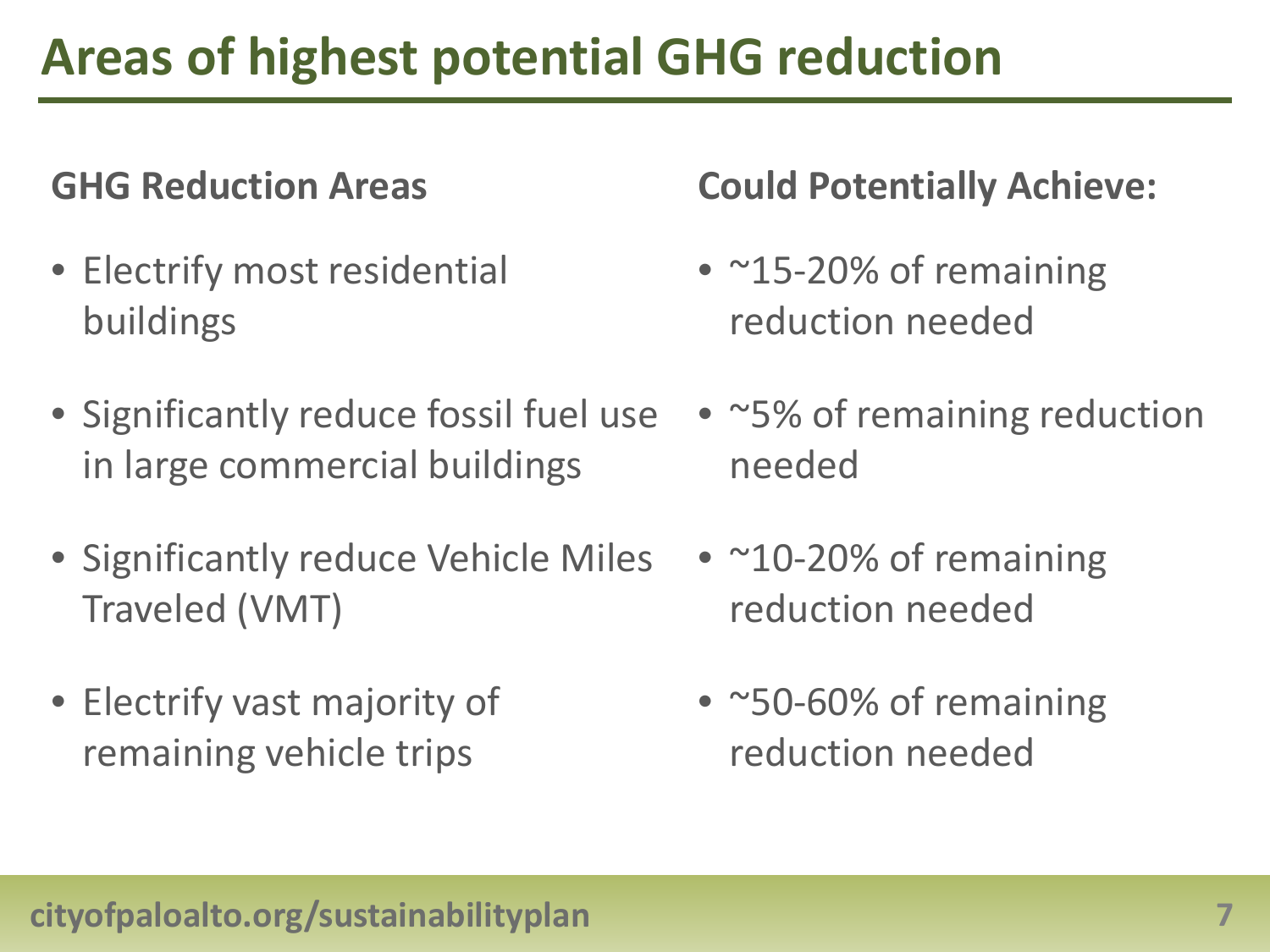# **Spectrum of Tools for Achieving Climate Goals**



**Low Intervention**



Examples:

- Early Adopters
- Voluntary Programs
- Education and **Outreach**
- Pilot Projects

**Some Intervention**

Examples:

- Council Policies, Plans, and Reach **Ordinances**
- Council Ordinances, Bans, and Mandates
- Financial Incentives



**Higher Intervention**

Examples:

- City-wide Voter-Approved Mandates or Financing
- Utility-scale Infrastructure Shift

**Voluntary Market driven solutions Government driven solutions**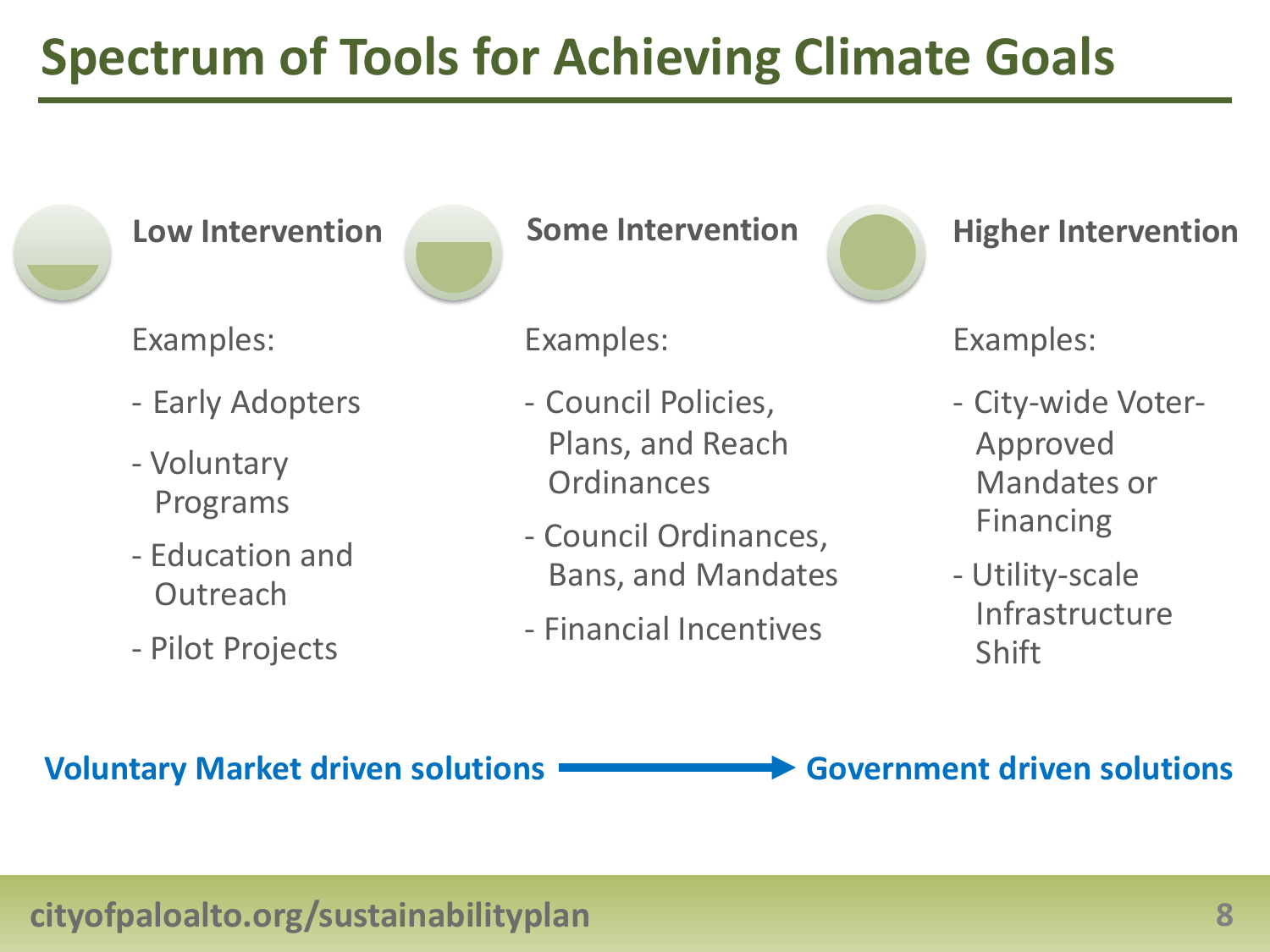## **Energy High Impact Key Actions – Residential Buildings**

- 1. Retrofit all gas wall furnaces in multifamily buildings to electric heat pump systems for space heating by 2030 (#5 in packet)
- 2. Electrify gas appliances in single family homes upon home sale beginning in 2025 (#7 in packet)
- 3. Electrify water heating upon equipment failure replacement in single family homes beginning in 2025 (#8 in packet)
- 4. Phase out fossil fuel use in existing buildings starting with areas that have older gas lines that need to be repaired or replaced. Disconnect natural gas distribution service to residential areas by 2030. (#9 in packet)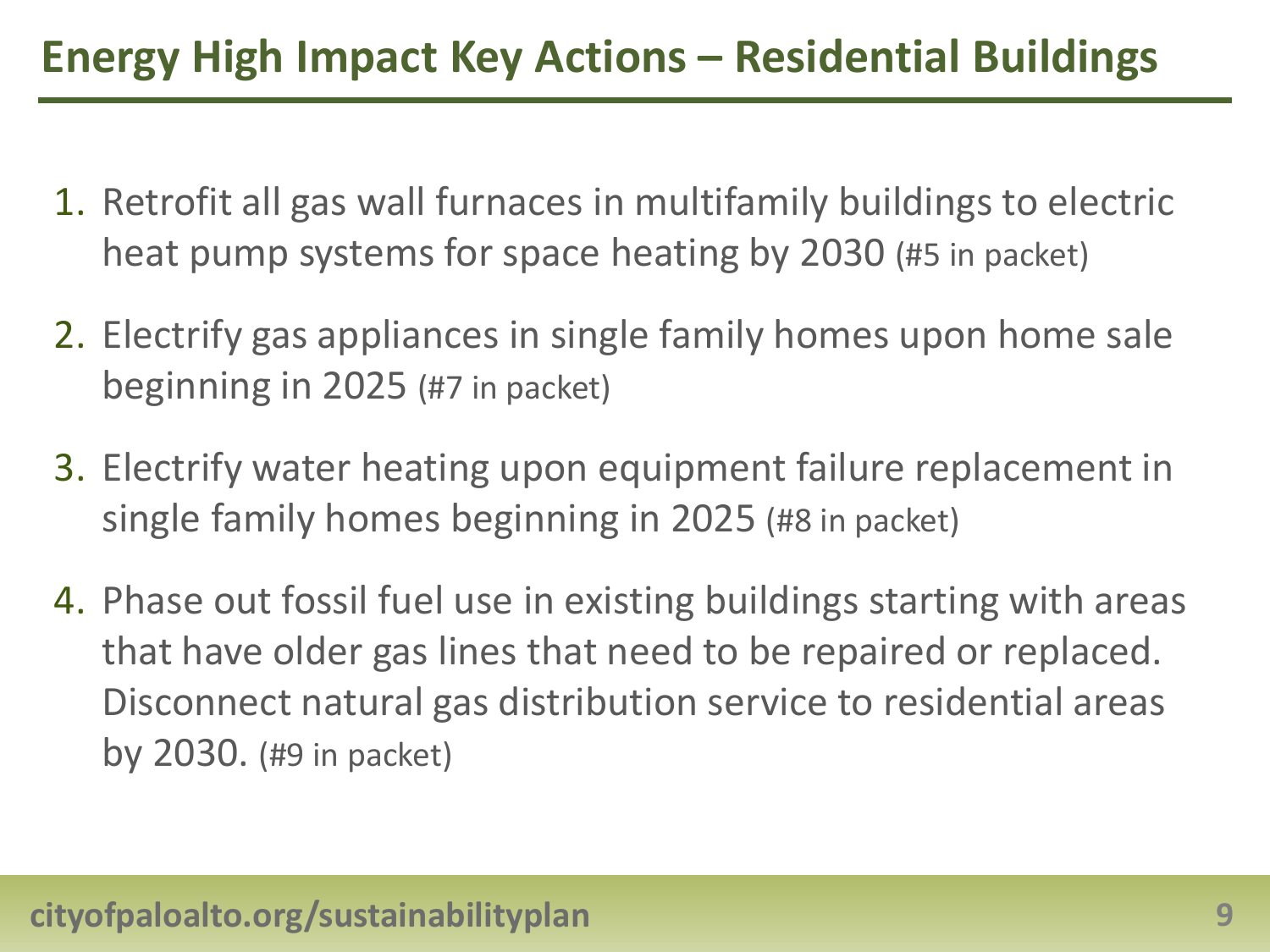## **Energy High Impact Key Actions – Non-Residential Buildings**

- 1. Electrify water heating and space heating in all K-12 facilities by 2030 (#11 in packet)
- 2. Convert all rooftop gas packs on non-residential buildings to electric heat pump systems by 2030 (#12 in packet)
- 3. Require all-electric non-residential new construction projects starting in 2021 (#13 in packet)
- 4. Electrify 80% of existing city-owned buildings by 2030 (#14 in packet)
- 5. Require all commercial buildings above 25,000 sq ft to reduce carbon emissions by 40% by 2030 (#15 in packet)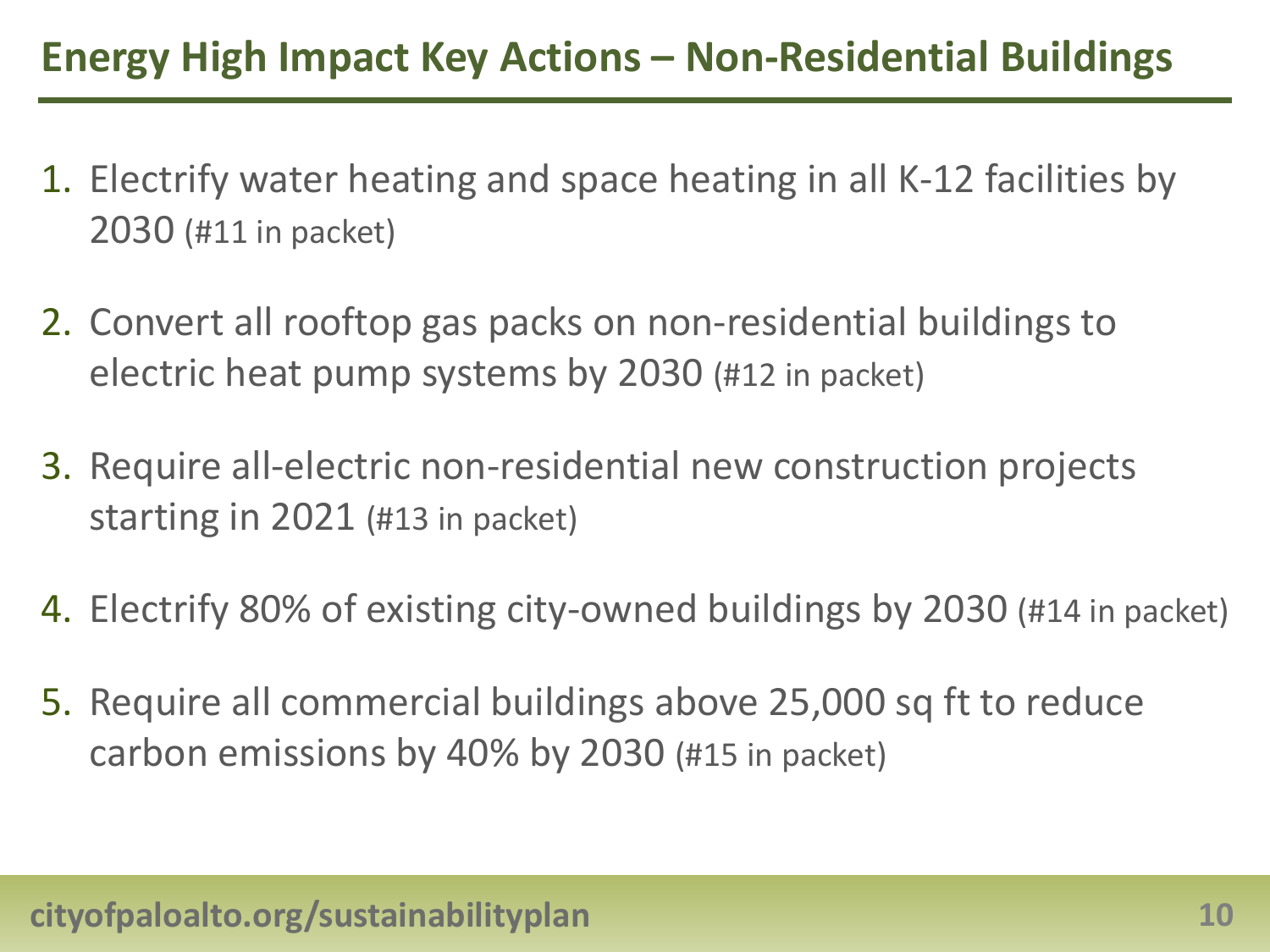## **Mobility High Impact Key Actions – Transportation / Vehicles**

- 1. Provide safer infrastructure for vulnerable road users, such as children, seniors, pedestrians, and bicyclists to reduce Single Occupancy Vehicle (SOV) use for work trips
- 2. Reduce SOV mode share using pricing to manage our parking supply and adjust parking requirements
- 3. Build transit-supportive roadways
- 4. Enhance the efficiency of the existing traffic signal system to reduce idling
- 5. Improve our Transportation Demand Management strategies, including encouraging telecommuting as a new norm
- 6. Use land use to reduce vehicle miles of travel by thoughtfully locating people close to the goods and services they need so they can more easily walk, bike or take transit to meet their needs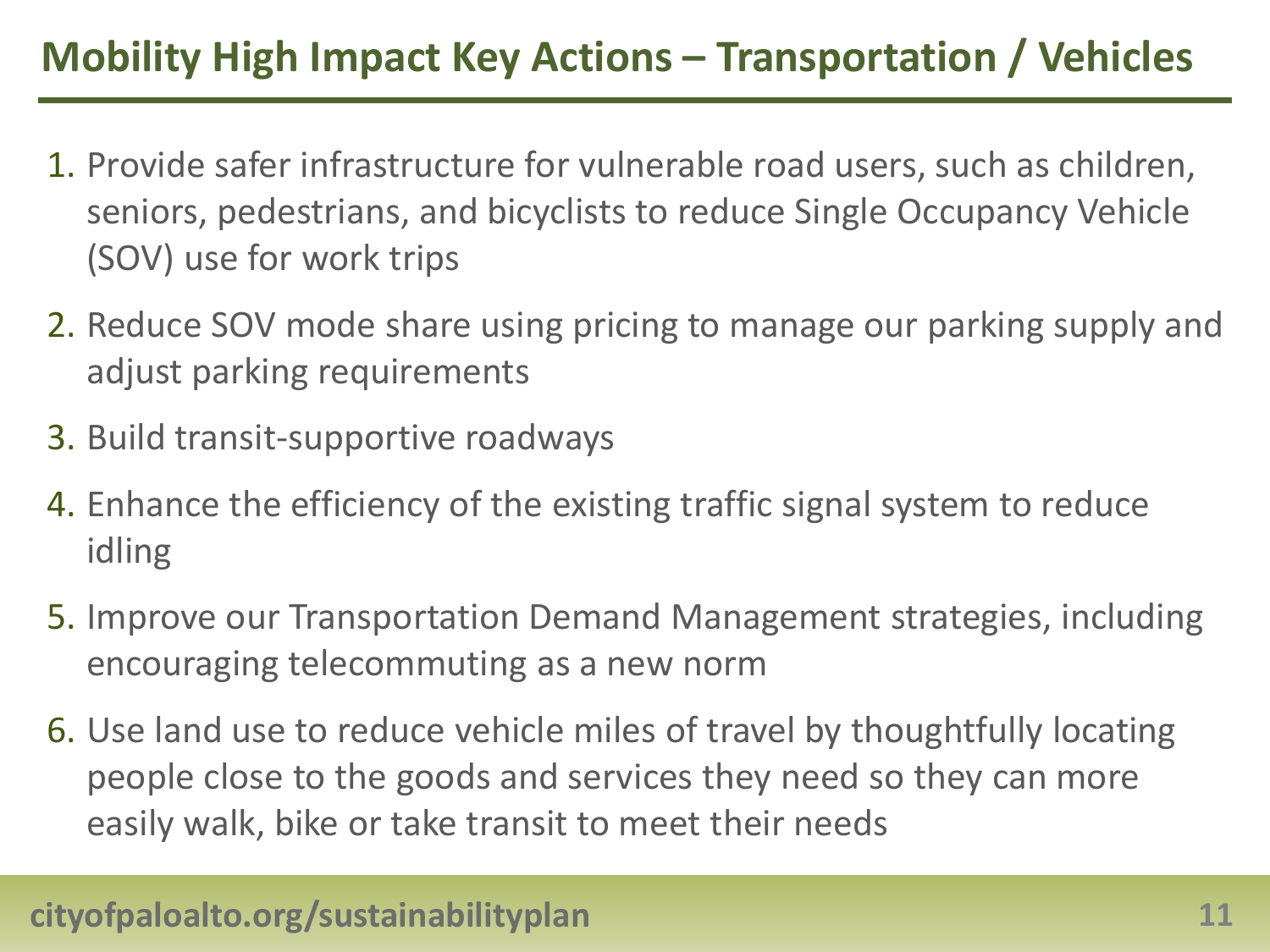## **EVs High Impact Key Actions – Transportation / Vehicles**

- 1. Require an appropriate percentage of all parking spaces at Palo Alto's 800+ multi-family properties install EV chargers (e.g. 50% of all parking spaces) (#10 in packet)
- 2. Require an appropriate percentage of EV charger installations at all commercial parking spots (e.g. 25 to 50% of all parking spaces) (#11 in packet)
- 3. Implement a Palo Alto-specific Internal Combustion Engine (ICE) vehicle fee, tax and/or assessment to provide a disincentive for the ownership or use of a fossil fuel vehicle and fund incentives for VMT reduction and EV adoption (#12 in packet)
- 4. Require private bus fleets serving Palo Alto office campuses to electrify by 2030 (#13 in packet)
- 5. Ban the registration of gasoline vehicles in Palo Alto by 2030 *(Achieve 50% of remaining reduction needed)* (#14 in packet)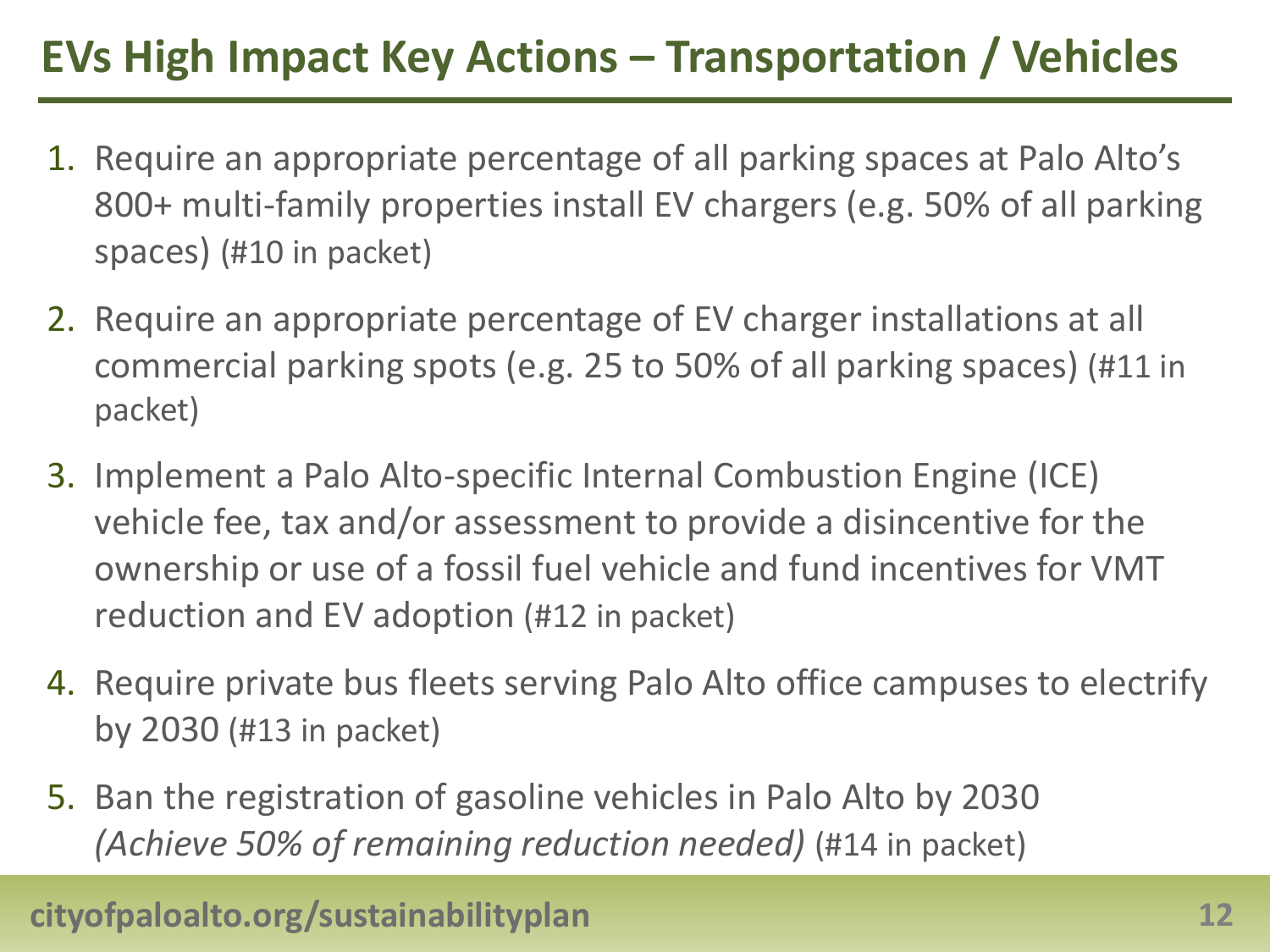

- 1. Completed 2019 GHG Inventory and Business As Usual Forecast
- 2. AECOM Impact Analysis GHG Reduction potential, Estimated Costs, Sustainability Co-Benefits – Late Summer / Early Fall
- 3. UAC, PRC, PTC input Late Summer / Early Fall
- 4. Council review of Proposed Goals and Key Actions package of options – Early Fall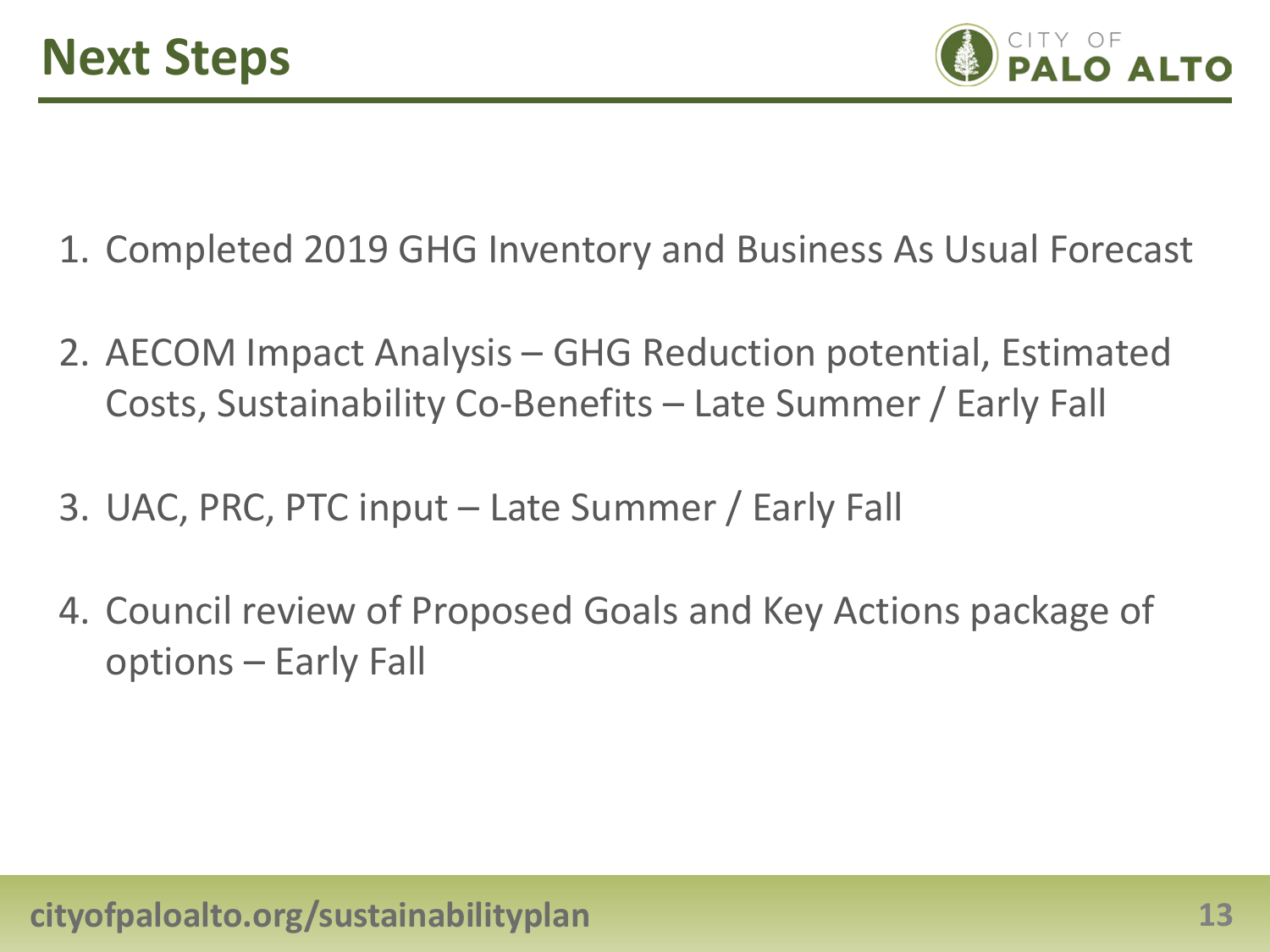

## **Recommended Motion:**

• Direct staff to continue with its work on the 2020 Sustainability and Climate Action Plan (S/CAP) Update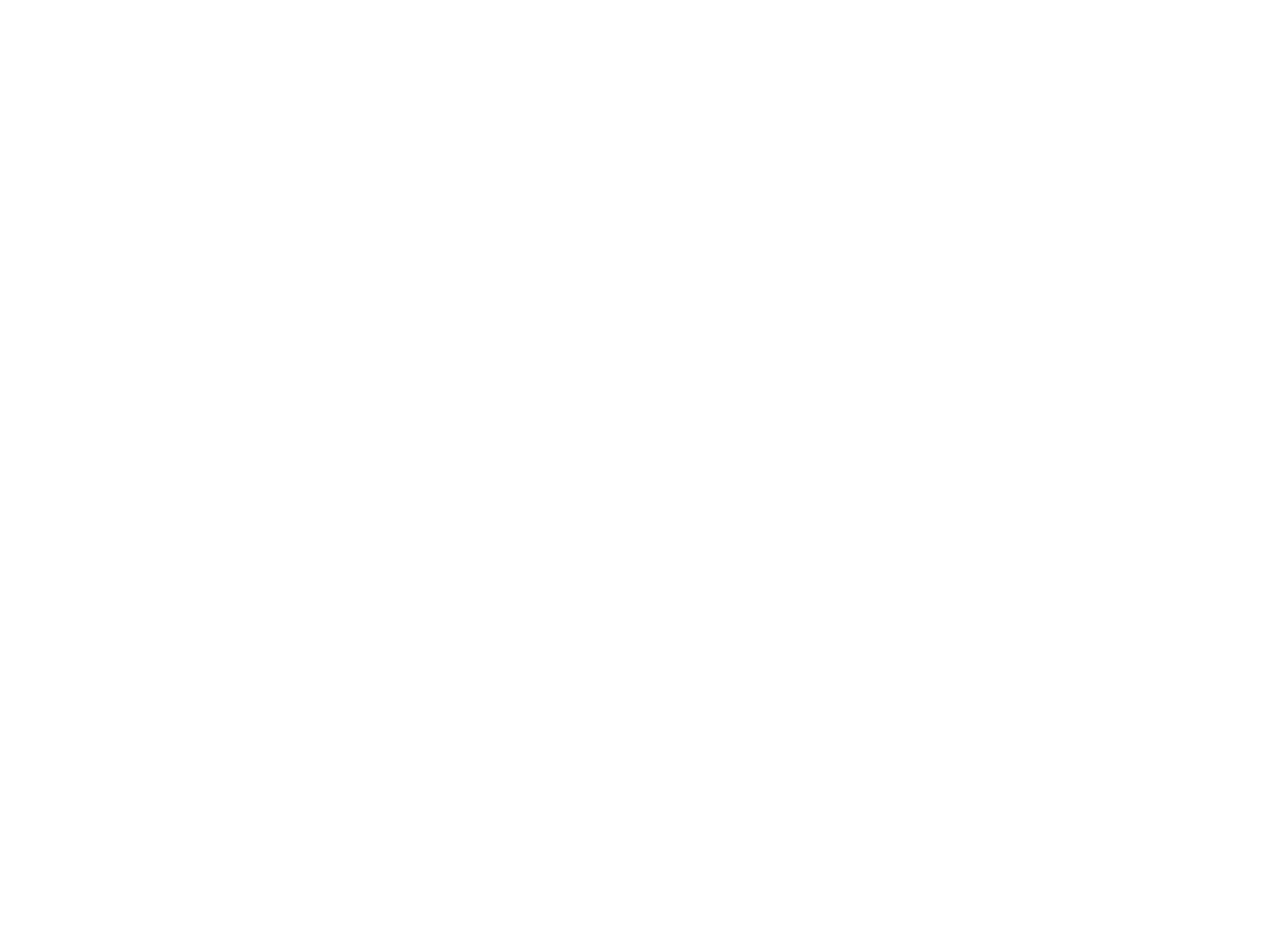# **Background**



- Current S/CAP made up of three components:
	- 1. 80 x 30 Goal adopted April 2016
	- 2. S/CAP Framework adopted Nov 2016
	- 3. 2018-2020 Sustainability Implementation Plan accepted Dec 2017
- 2020 Council Priority: Sustainability, in the context of climate change
- April 13 Council Study Session on 2020 S/CAP Update Process
- Community Input on Goals & Key Actions in 7 areas

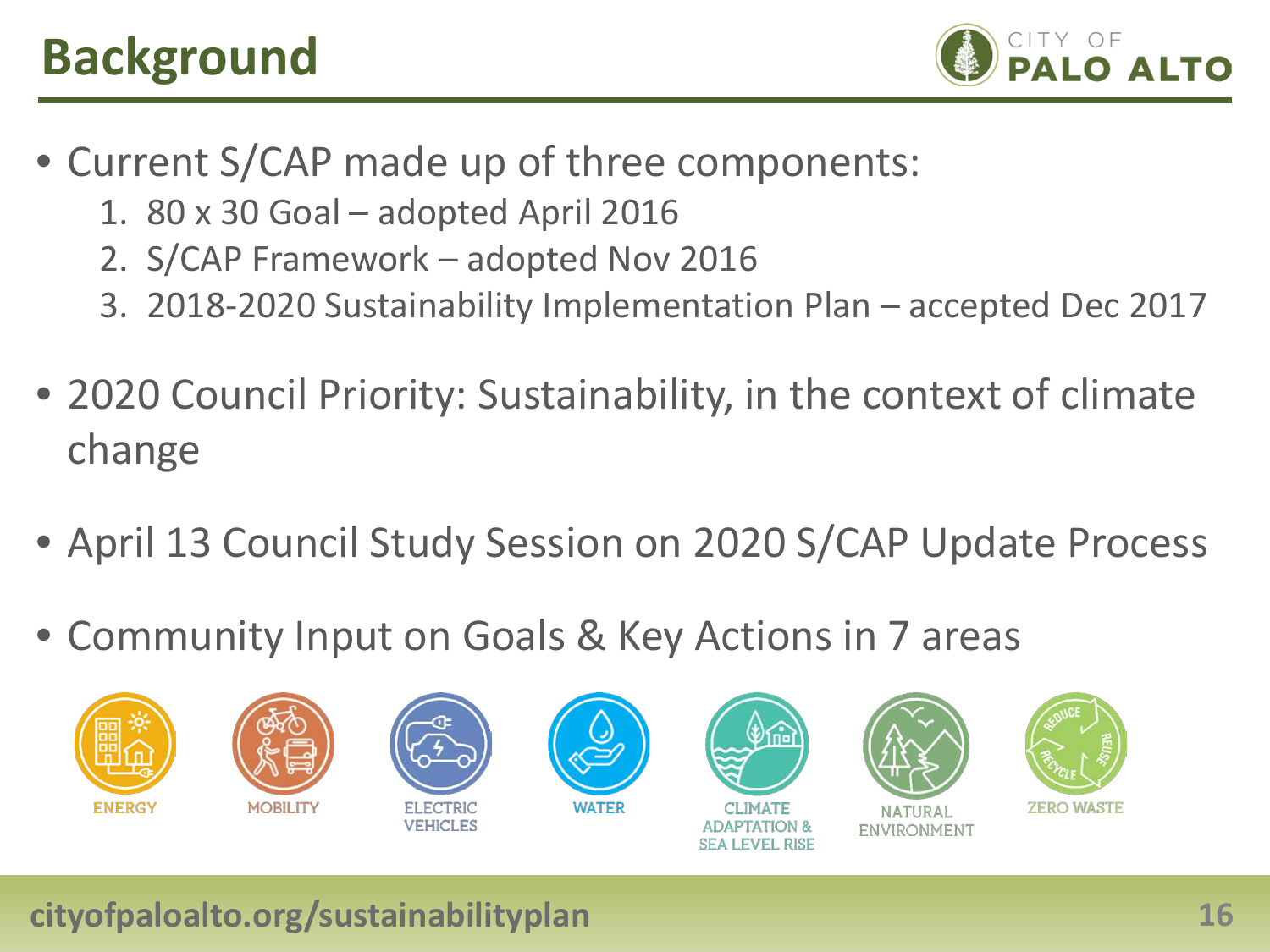# **Opportunities for Input on Goals and Key Actions**

- Virtual on-demand 2020 S/CAP Community Engagement Workshop (March 31 – April 14, 2020)
	- 204 participants
- City of Palo Alto Sustainability website
	- 3 people submitted comments
- April 13 Council Study Session
	- 21 people submitted comments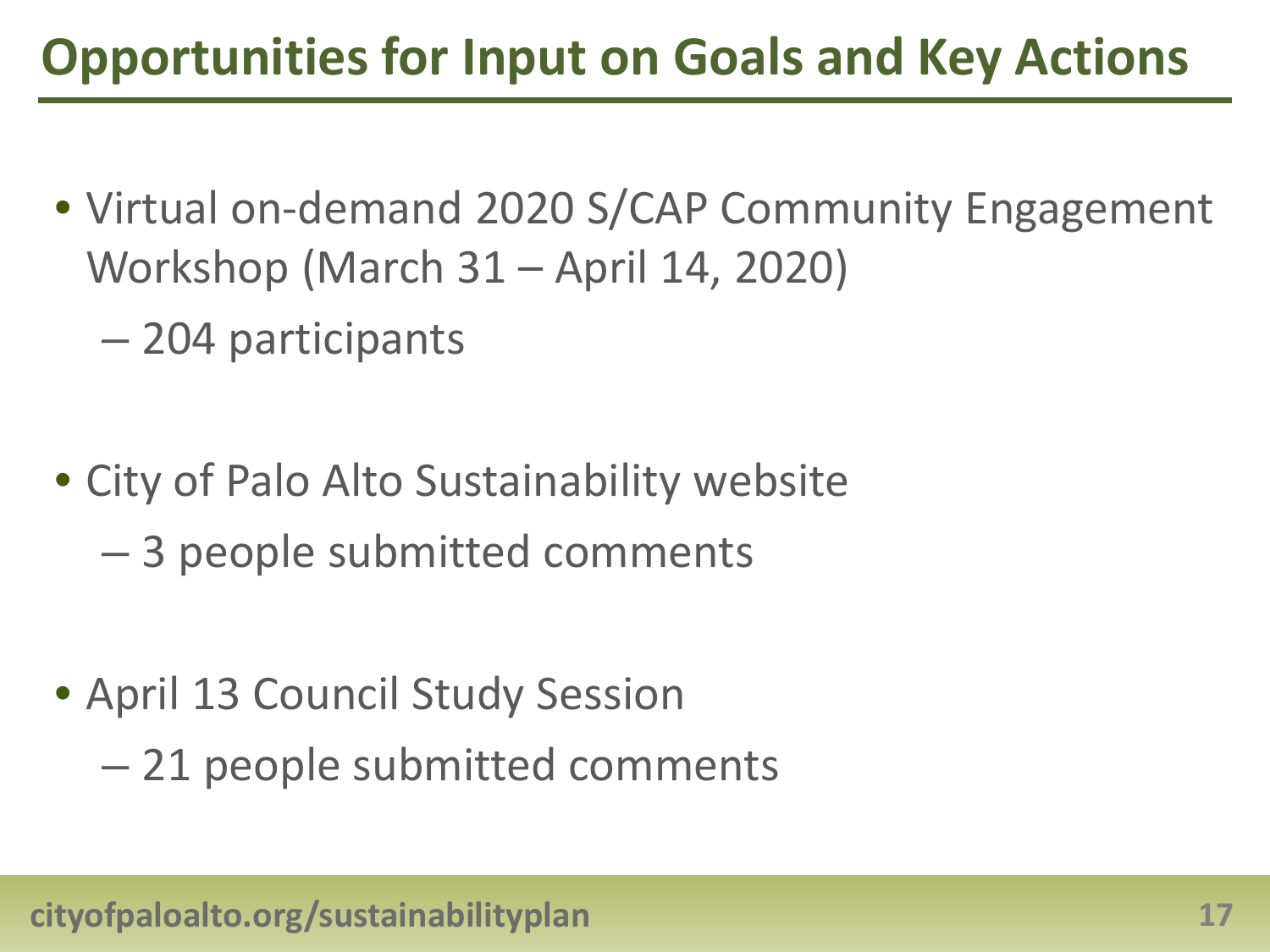# **Feedback Received from the Community**

- Supportive of 2020 S/CAP and do not want to delay action on climate change, despite uncertainties created by coronavirus pandemic
- 2020 S/CAP needs to include more aggressive but achievable goals, measurable targets, and accessible reporting, with more focus on electrifying buildings, transportation, and equipment
- Not supportive of counting natural gas offsets
- Coronavirus pandemic has shown it's possible to work from home. Explore remote work strategies to reduce transportationrelated GHGs.
- Housing, land use, and education are areas of focus that are missing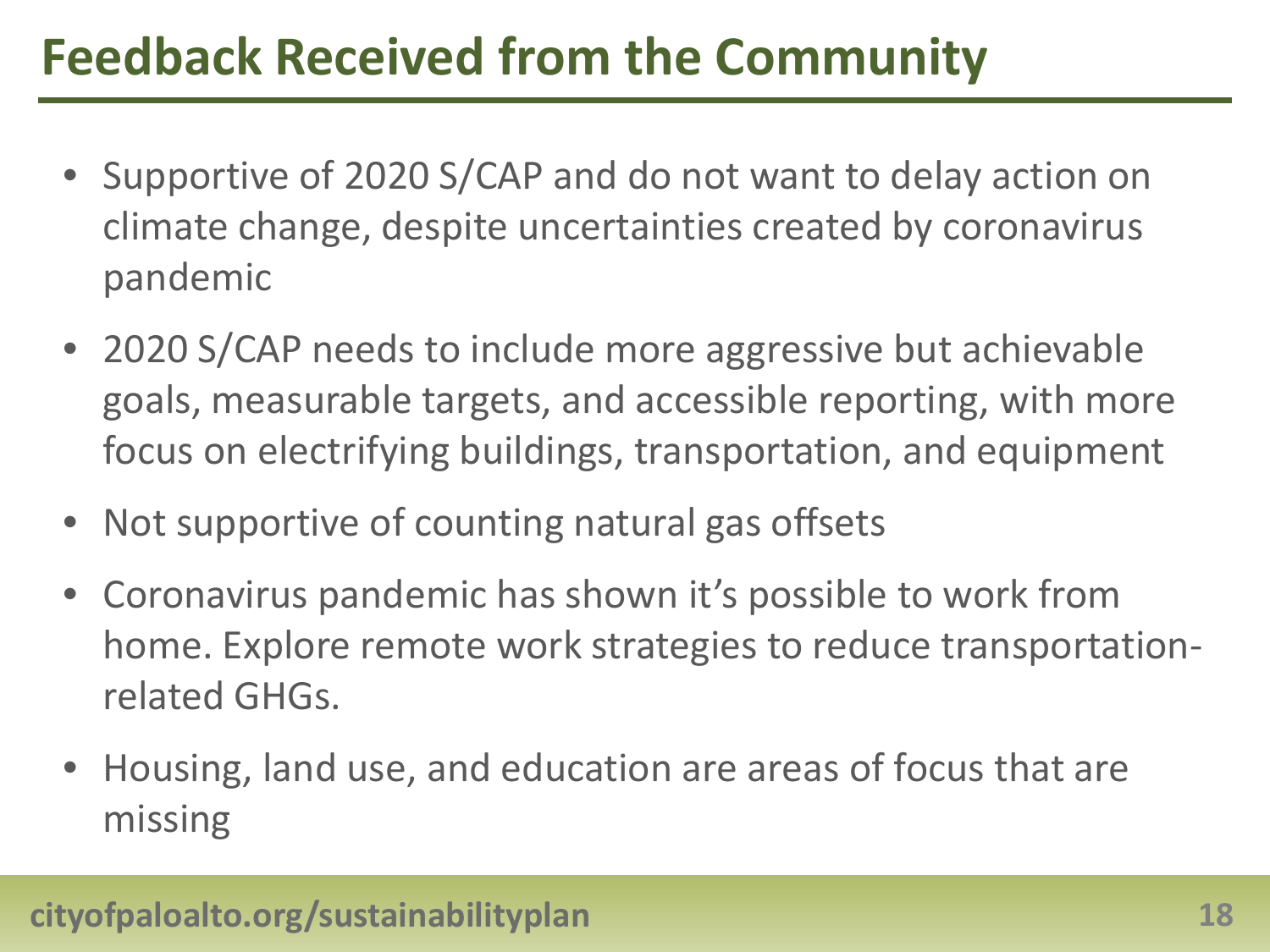## **Buildings Example: Gas to Electric: Range of Actions**